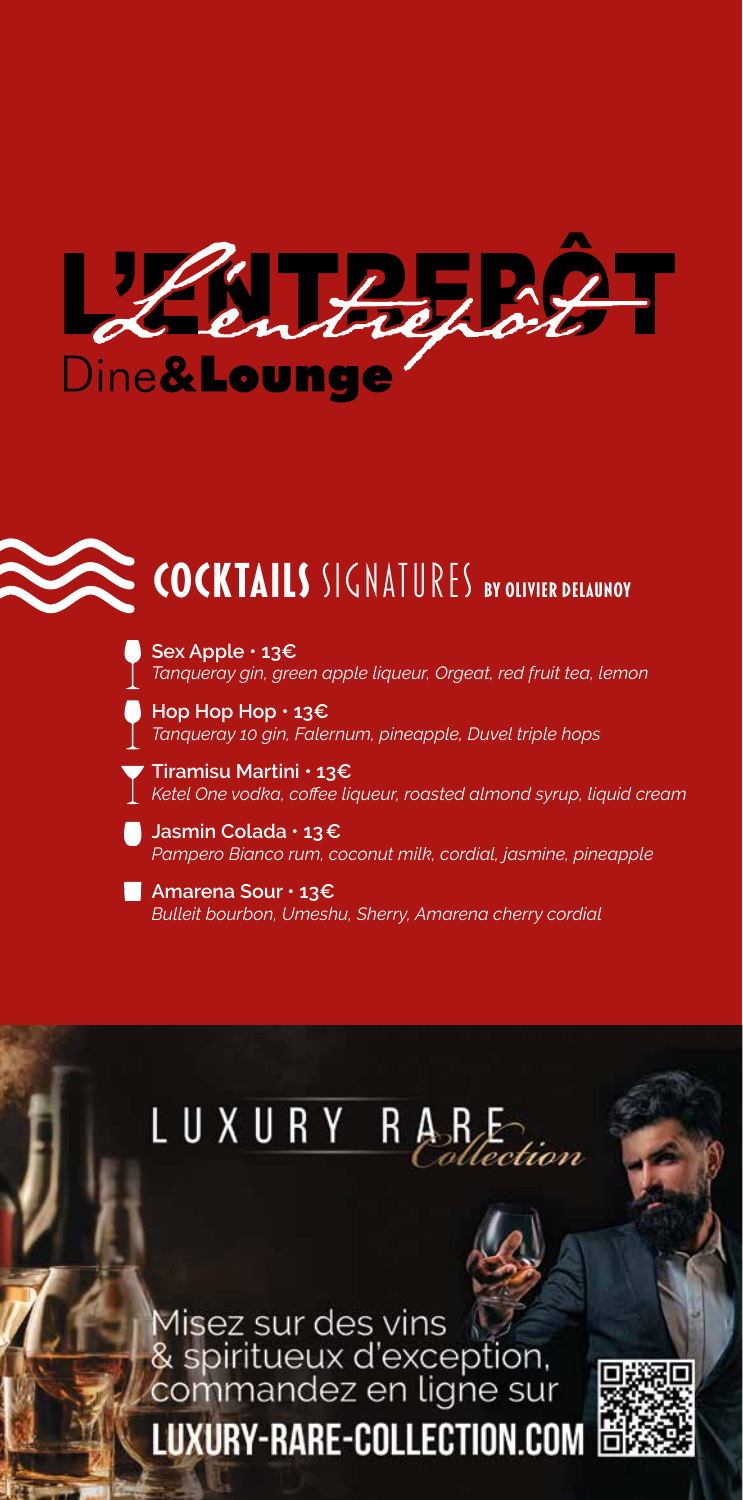

### Do you want information about the presence of allergens in our products?

Our manager will gladly inform you!

*We draw your attention on the fact that the composition of the products may vary.*

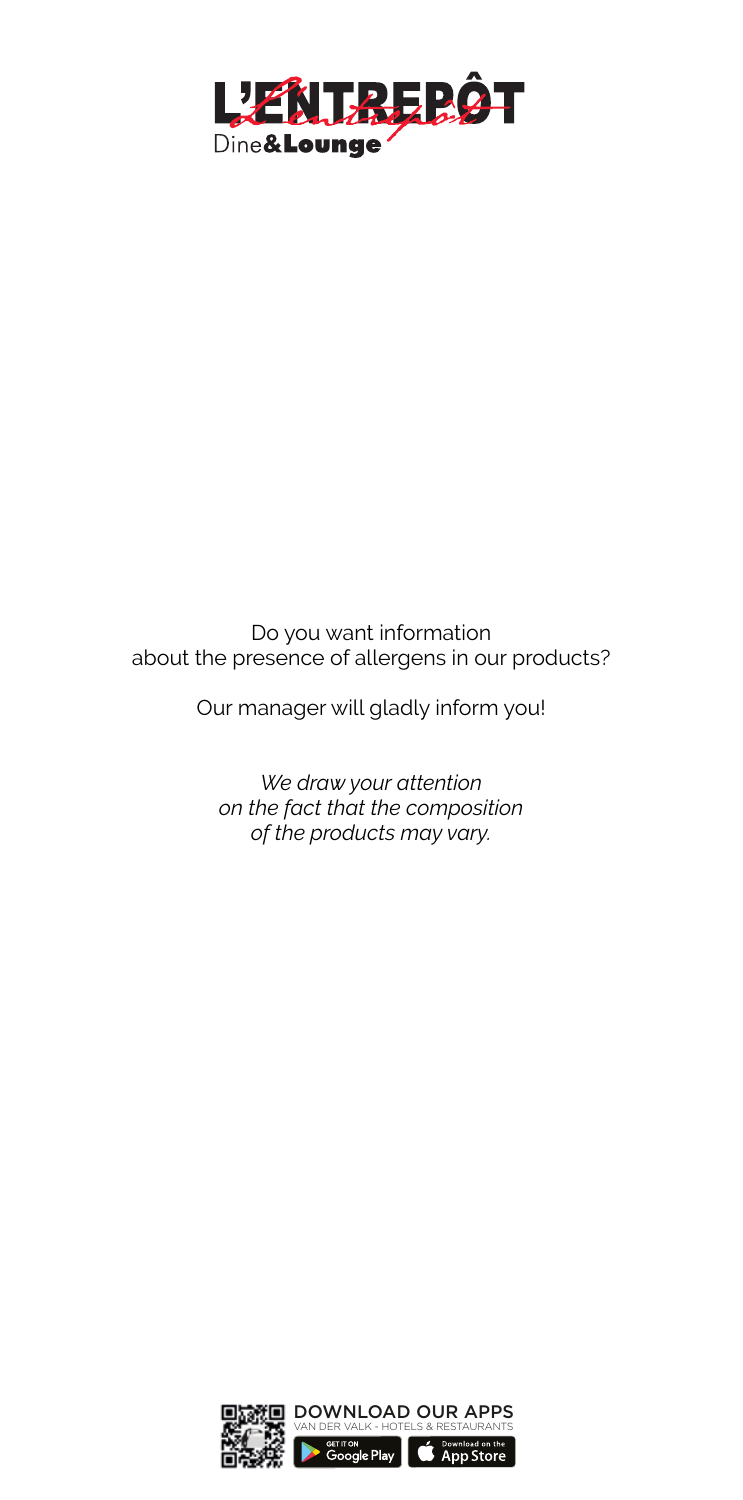

## **Classics**

| з€    |
|-------|
| 5.80€ |
|       |
| 9.80€ |
| 8.50€ |
| 3.10€ |
|       |
| 3.10€ |
|       |
| 3.30€ |
|       |
| 3.60€ |
|       |
| 3.60€ |
| 3.30€ |
| 3.30€ |
| 5€    |
|       |
|       |

# **Fruit juice**

|                                             | 3.60€ |
|---------------------------------------------|-------|
| (apple, tomato, apple-cherry, multivitamin, |       |
| mix-strawberry, melon, orange)              |       |
|                                             | 5.80€ |
| Juice cocktail                              | 7€    |

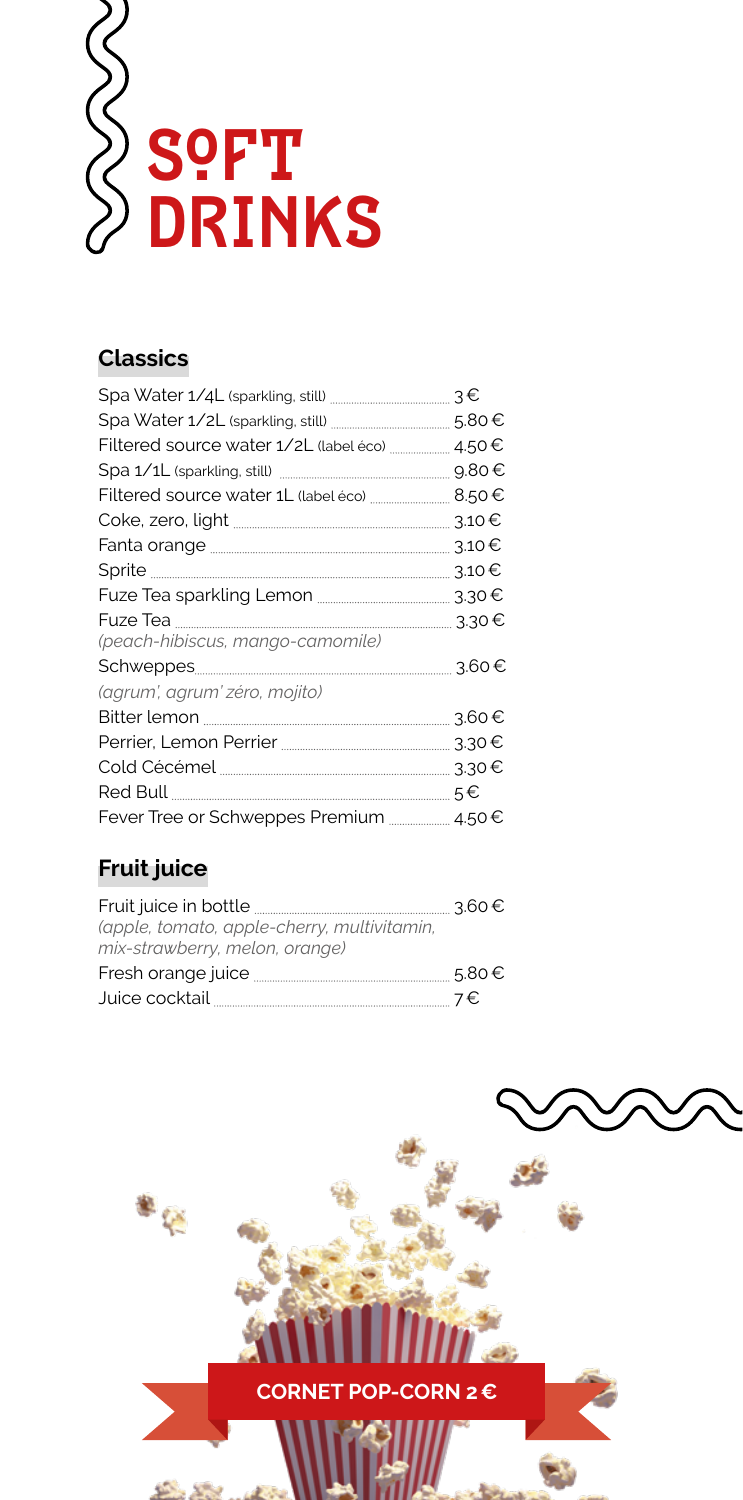

| BEERS |  |
|-------|--|
|-------|--|

$$
\overline{\phantom{0}}
$$

### **Draft beer**

 $rac{1}{\sqrt{1-\frac{1}{2}}}\sqrt{\frac{1}{2}}$ 

**Jeffe Hospanden** 

**Contract** 

W<sub>O-Brease</sub>

| 25 cl : 3.10 € / 33 cl : 4.00 €<br>50 cl : 5.80 €     |
|-------------------------------------------------------|
|                                                       |
|                                                       |
|                                                       |
|                                                       |
|                                                       |
|                                                       |
| Triple Karmeliet <u></u> 20 cl : 4 € / 33 cl : 5.20 € |
|                                                       |
|                                                       |

# **Regional beers**

| 5.60€                                                               |
|---------------------------------------------------------------------|
| 5.60€                                                               |
| Bière des Amis 66cl (to share) [[[[[[[[[[[[[[[[[[[[[[[[]]]]]]] 10 € |
|                                                                     |

# **Bottled beers**



| 5€          |
|-------------|
| $5 \in$     |
| $.4.40 \in$ |
| 5.20€       |
| 5.40€       |
| 5.60€       |
| 5.60€       |
| 5.20€       |
| 5.60€       |
| 5.90€       |
|             |

# **Special beer**



BELLEVILE

| 5.60€ |
|-------|
|       |
| 5.40€ |
|       |

# **Fruity beer**

|                                           | 3.90 € |
|-------------------------------------------|--------|
| Hoegaarden rosée (draft in summer) 3.90 € |        |
|                                           | 3.90€  |
| Liefmans Red                              | 3.90 € |
|                                           |        |

# **Non-alcoholic beers**

| 3.30 € |
|--------|
| 4.20€  |
| 3.90€  |
|        |

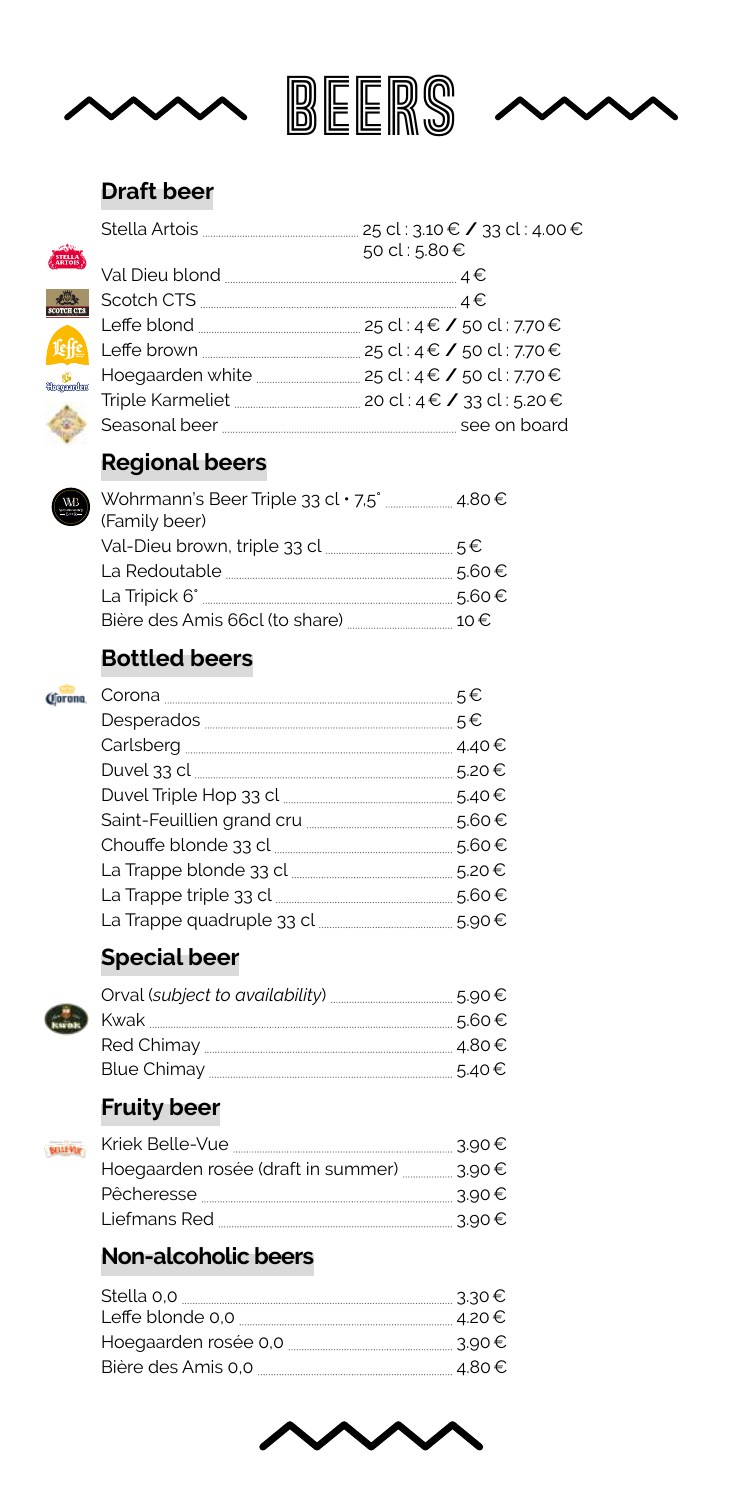



glass  $\cdot$  25 cl  $\cdot$  50 cl

### **Red**

Selection Maison, Merlot 3,9€ • 7€ • 13€ Alsace, Pinot noir, Réserve, G.Lorentz 6,5€ • 12€ • 22€ Bourgeuil, Cote 50, Cabernet franc, Y.Amirault 7,5€ • 13€ • 25€ Mendoza, Malbec, Belasco de Baquedano 8,5€ • 15€ • 29€ Médoc, Château Les Ormes Sorbet, Cru Bourgeois 9€ • 16€ • 31€ St Estephe, Château Tour Saint Fort, Cru Bourgeois 9,5€ • 17€ • 31€ Gigondas, Domaine Bosquet 10€ • 18€ • 32€

### **White**

Selection Maison, Chardonnay 3,9€ • 7€ • 13€ Venezia Pinot Grigio, Ca di Rajo 7€ • 12€ • 21€ Alsace, Pinot Gris, Réserve, G.Lorentz 6,5€ • 12€ • 22€ Loire, Pouilly-fumé 8,5€ • 15€ • 29€ Macon Fuissé «Vieilles vignes», Girardin 9€ • 16€ • 31€ Liège, Les Eolides 8€ • 14€ • 30€

### **Pink**

Selection Maison, Cinsault 3,9€ • 7€ • 13€ Côte de Provence, Wohrmann 6,5€ • 12€ • 22€

*For a wider choice, do not hesitate to ask for our wine list*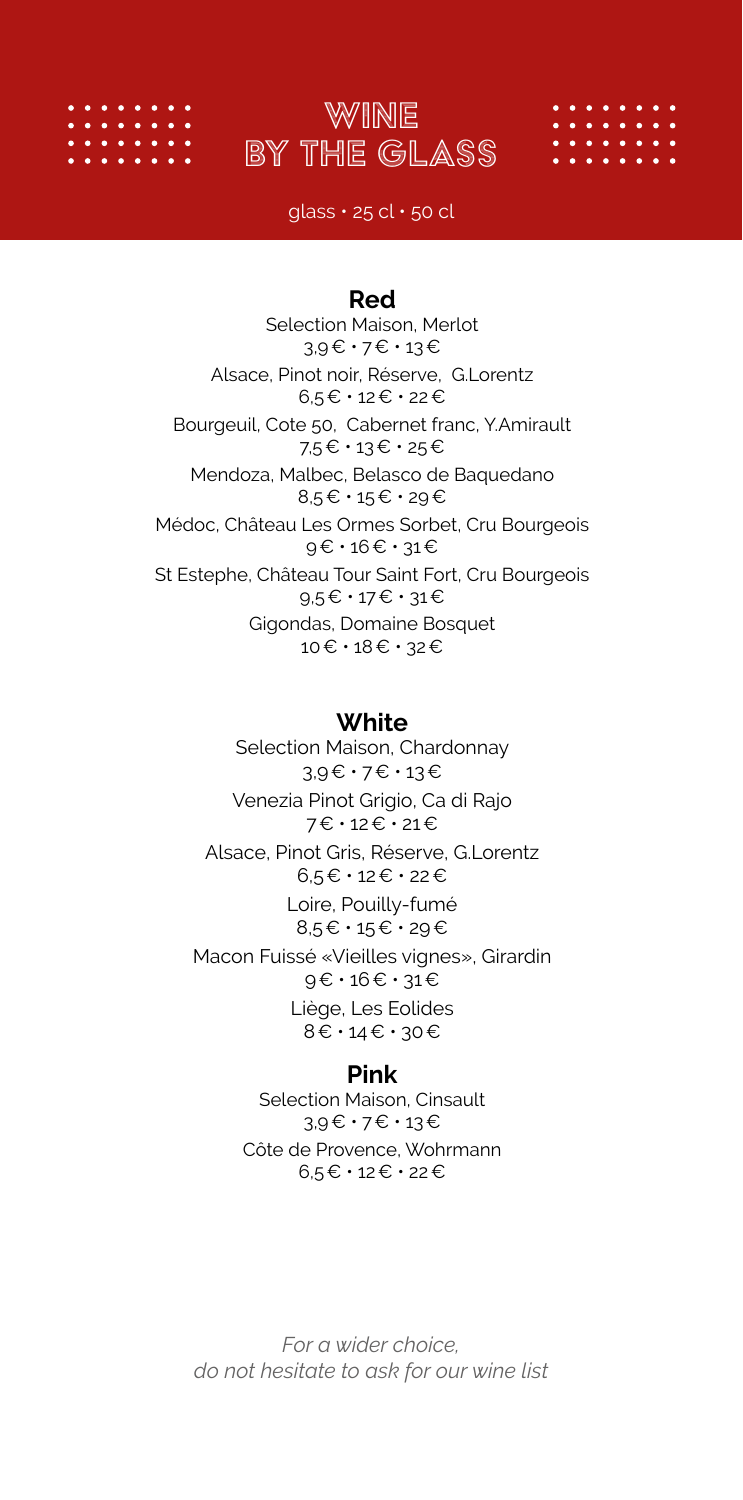

# **Apéritifs**

| Rose wine, grapefruit syrup                              |       |
|----------------------------------------------------------|-------|
|                                                          | 8€    |
|                                                          | 15€   |
|                                                          |       |
|                                                          |       |
|                                                          |       |
|                                                          |       |
|                                                          |       |
|                                                          |       |
|                                                          |       |
|                                                          |       |
|                                                          | 5.60€ |
|                                                          |       |
|                                                          |       |
|                                                          |       |
|                                                          |       |
| (Soft drink + $2 \in \angle$ Red Bull + $4 \in \angle$ ) |       |

# **Our alcohol free**

| $lce$ tea mojito mint $\frac{1}{l}$ 6 $\in$ |       |
|---------------------------------------------|-------|
|                                             |       |
|                                             | 5.50€ |

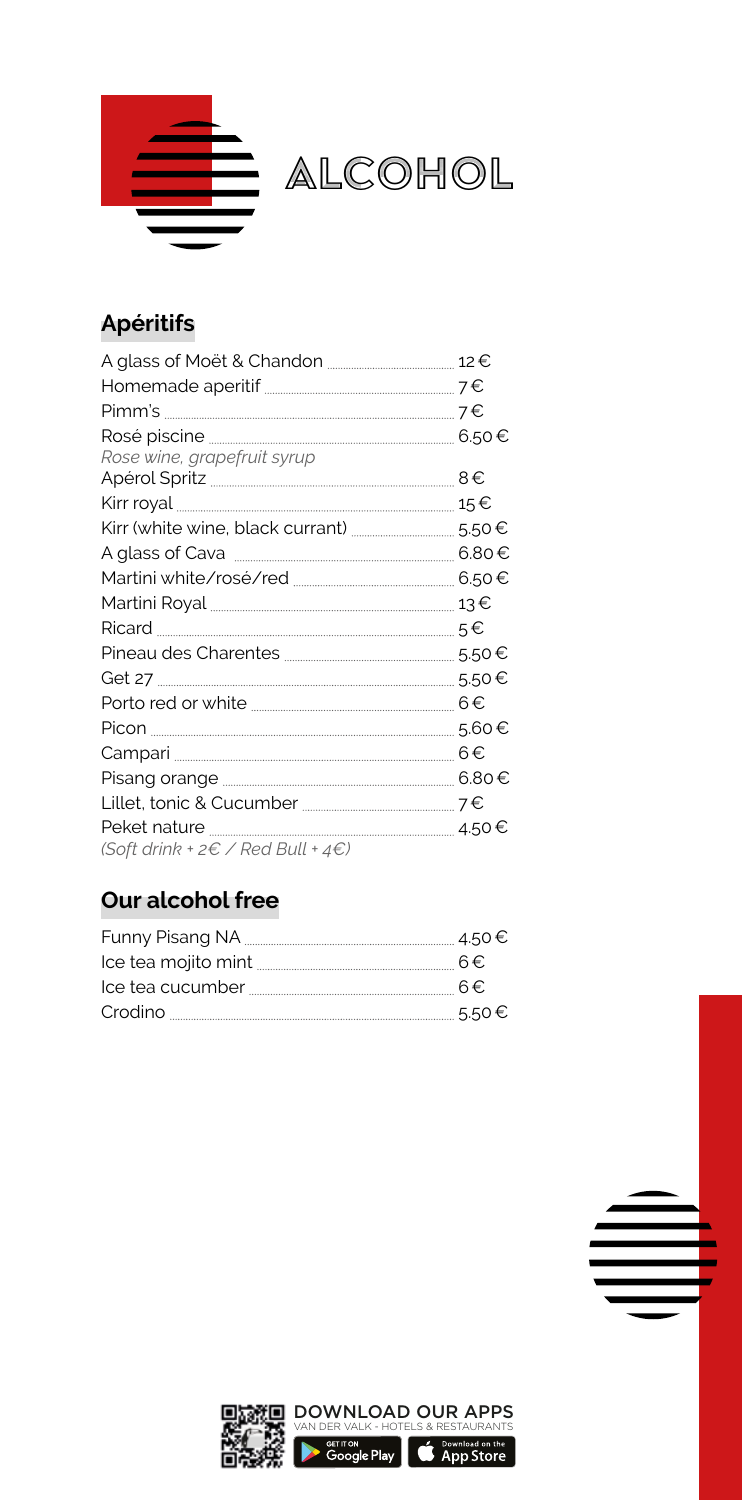# COCKTAILS



# **SIGNATURES** BY OLIVIER DELAUNOY

**Sex Apple • 13€** *Tanqueray gin, green apple liqueur, Orgeat, red fruit tea, lemon*

**Hop Hop Hop • 13€** *Tanqueray 10 gin, Falernum, pineapple, Duvel triple hops*

**Tiramisu Martini • 13€** *Ketel One vodka, coffee liqueur, roasted almond syrup, liquid cream*

**Jasmin Colada • 13€**  *Pampero Bianco rum, coconut milk, cordial, jasmine, pineapple*

**Amarena Sour • 13€** *Bulleit bourbon, Umeshu, Sherry, Amarena cherry cordial*

# **classics**

**Negroni • 13€** *Tanqueray gin, Campari, Cinzano rosso*

**El Diablo • 13€** *Tequila Don Julio, crème de cassis, lime, Fever Tree ginger beer*

**Cosmopolitan • 12€** *Ketel One Lemon, Cointreau, cranberry juice, lime*

**Horse's Neck • 13€** *Bullet Bourbon, Ginger Fever Tree, Angostura, lemon*

**Pornstar Martini • 13€** *Ketel One Vodka, vanilla & passion liqueur, passion fruit puree*

**Mojito • 11€** *White Pampero, mint, lime, sugar, soda*

**Bellini • 15€** *Champagne, peach puree*

**Old fashioned • 13€** *Bulleit Bourbon, Angostura, sugar, orange zest* **Cocktail of the month - see table**

# **without alcohol**

**Mojito NA • 7€** *Mint, lime, sugar, soda water, optional seasonal fruits* **Thé glacé • 7€**

*Infusion of red fruits, mint, cinnamon*

**Virgin Colada • 8€** *Pineapple, coconut cream*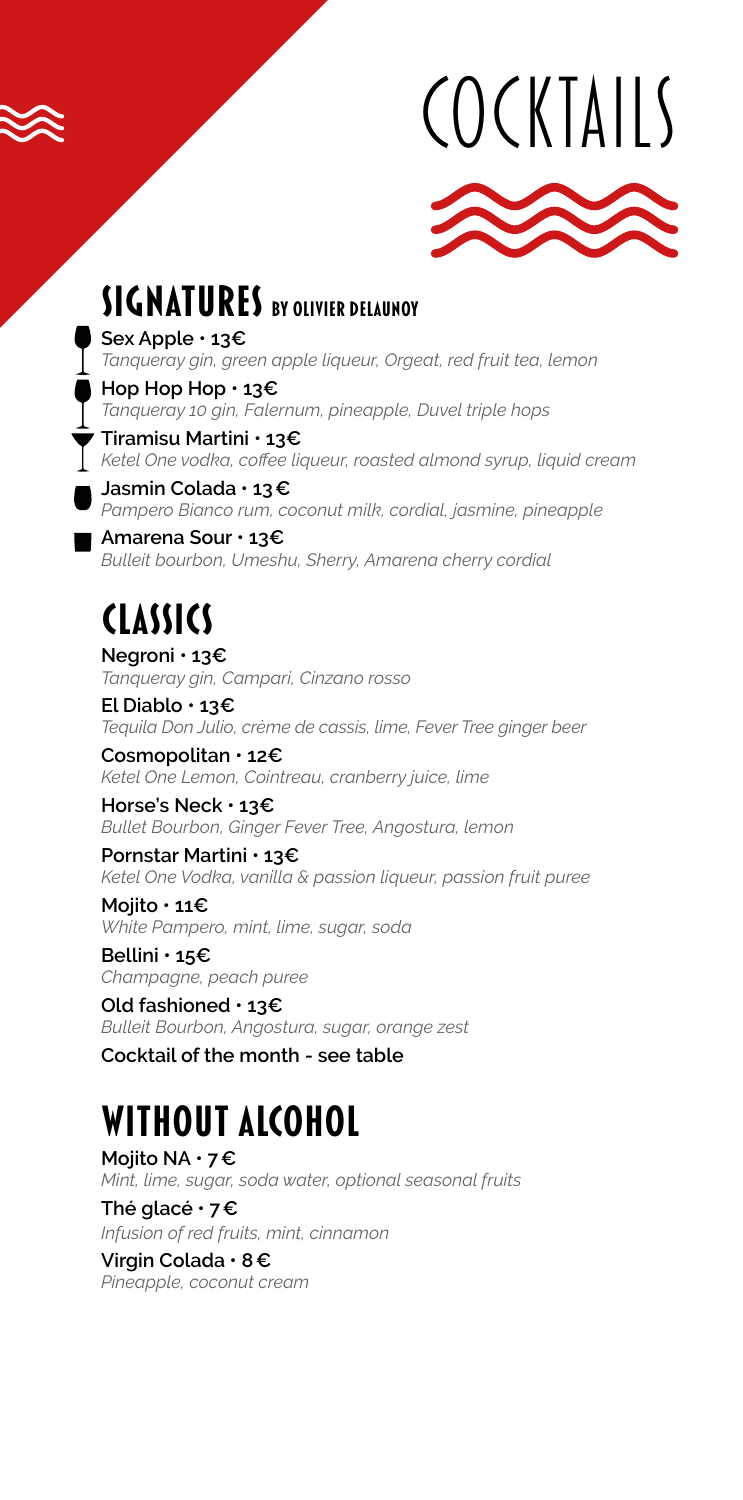# **GIN SYS**

**Tanqueray • 11.50€** *Schweppes Tonic Original / Lemon Zest / Juniper Berry* 

**Tanqueray Sévilla • 12.50€** *Fever Tree Clementine / Cinnamon / Orange zest*

**Tanqueray Ten • 13€** *Schweppes Tonic Original / Liquorice / Grapefruit zest* 

**Bulldog • 12.50€** *Fever Tree Clementine / Orange zest* 

**Hendrick's • 14.50€** *Schweppes Orange Blossom Lavender / Cucumber / Sechuan Pepper*

**Monkey 47 • 15.50€** *Schweppes Classic / Lemon Zest / Orange Zest*

**Liégin • 15€** *Schweppes Hibiscus / Red fruits / Mint*

**Jungle Gin • 15€** *Schweppes Tonic Classic / Mint / Pineapple*

**Lord of barbes • 15.50€** *Fever Tree Raspberry & Rhubarb / Raspberries / Timut Pepper*

**Gin Mare • 15€** *Fever Tree Mediterranean / Rosemary / Cherry Tomato*

**Copper Head • 15€** *Schweppes Tonic Original / Lemon Zest / Star anise* 

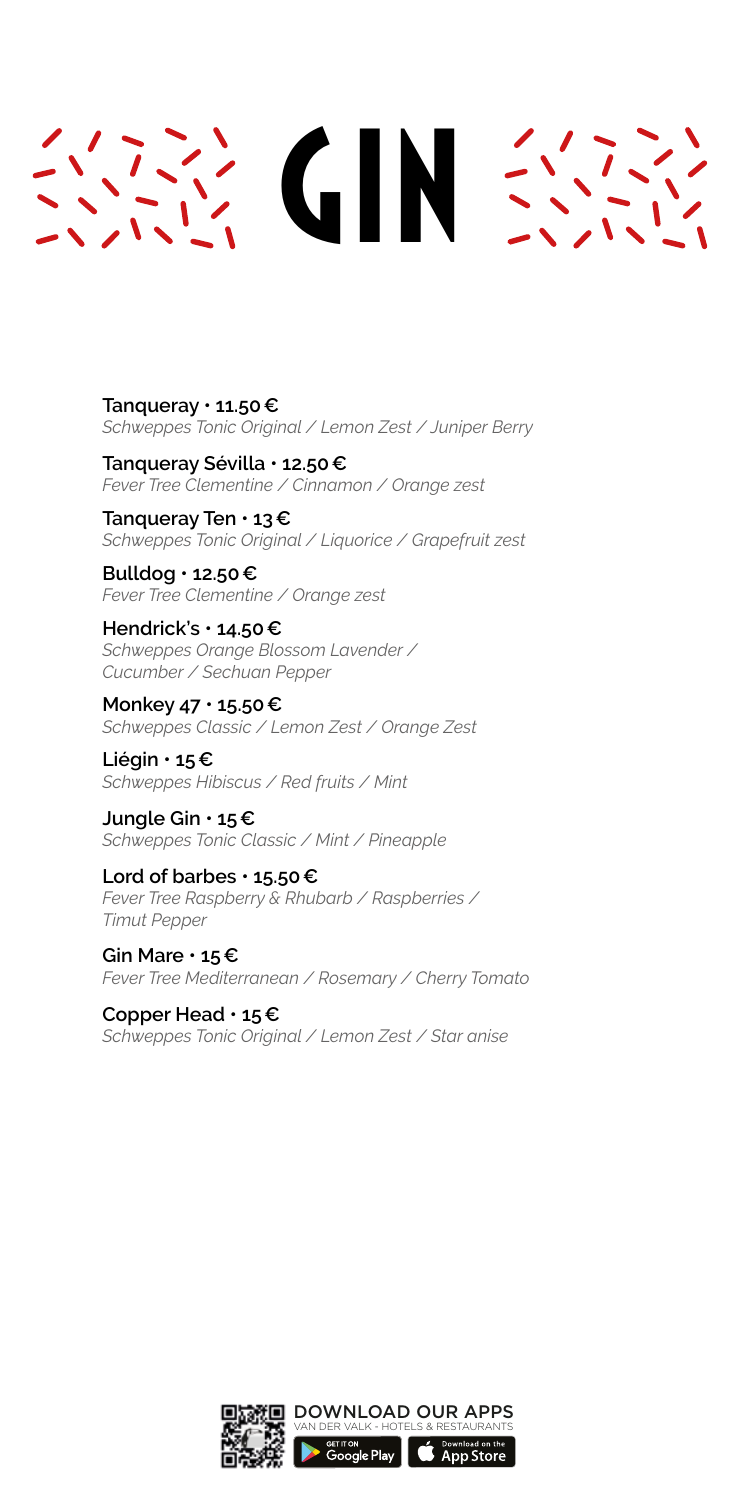

# **Blended Whiskey**

# **American Whiskey**

# **Malt Whiskey**

|                                                       | 10€    |
|-------------------------------------------------------|--------|
| Cragganmore 12 years (Scotland) manuscrim and         | 10€    |
|                                                       |        |
|                                                       | 14.50€ |
|                                                       | 14€    |
|                                                       | 10.50€ |
|                                                       | 16€    |
|                                                       | 22€    |
| The Macallan Rare Cask (Scotland) <b>The Macallan</b> | 39.50€ |
| Highland Park 18 years (Scotland) <b>Manual</b>       | 28.50€ |
|                                                       | 18€    |
|                                                       | 16€    |
|                                                       | 13.50€ |
|                                                       | 16.50€ |
|                                                       | 11€    |
|                                                       | 14.50€ |
|                                                       | 22€    |
|                                                       |        |





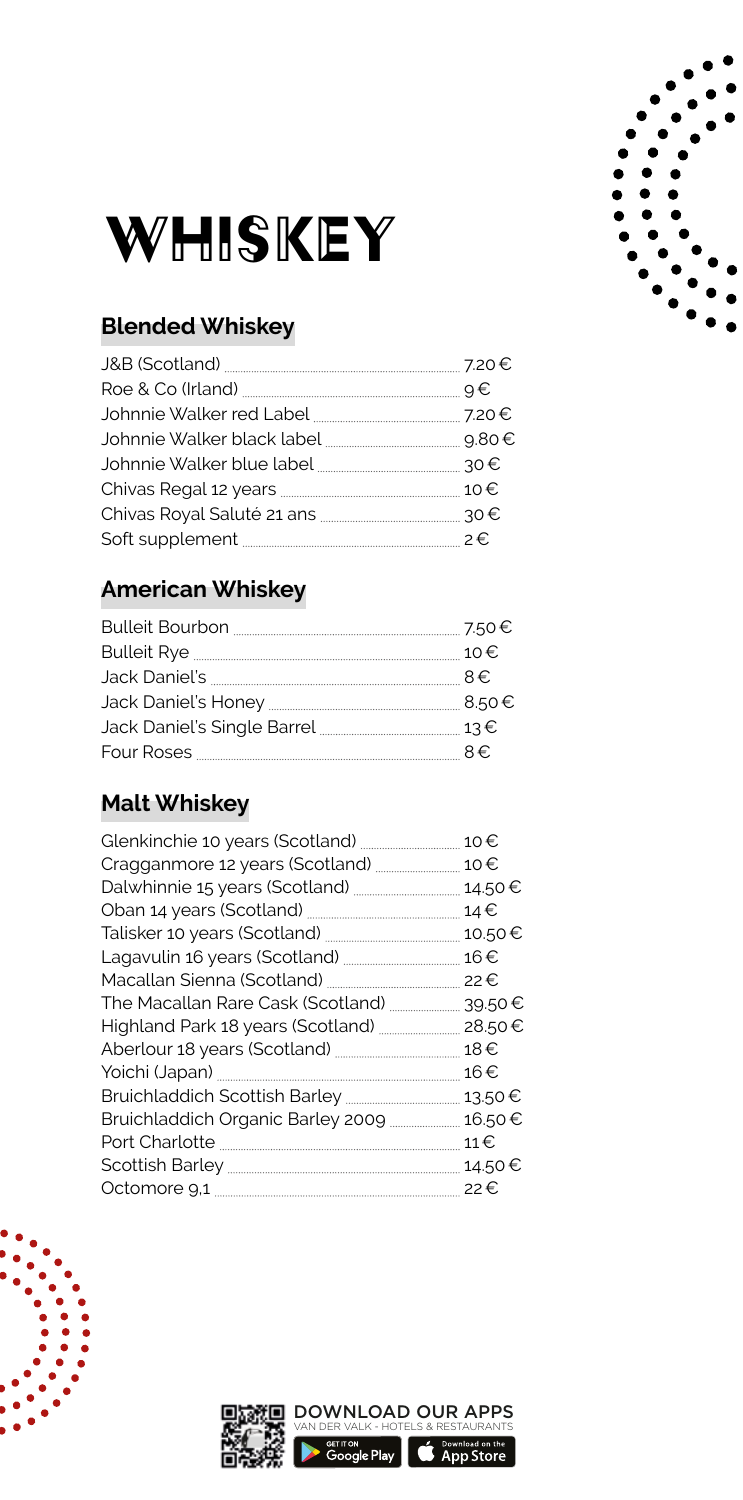

# Rhum

| 10.50€ |
|--------|
|        |
| 16€    |
|        |
| 10€    |
|        |
|        |

# $\frac{1}{\sqrt{2}}$

# tequila

| Don Julio Bianco     | $R \in \mathbb{R}$ |
|----------------------|--------------------|
|                      |                    |
| Don Julio Aneso 1942 | 29€                |

# vodka  $\frac{1}{2}$

| o€  |
|-----|
| o€  |
| 10€ |
|     |

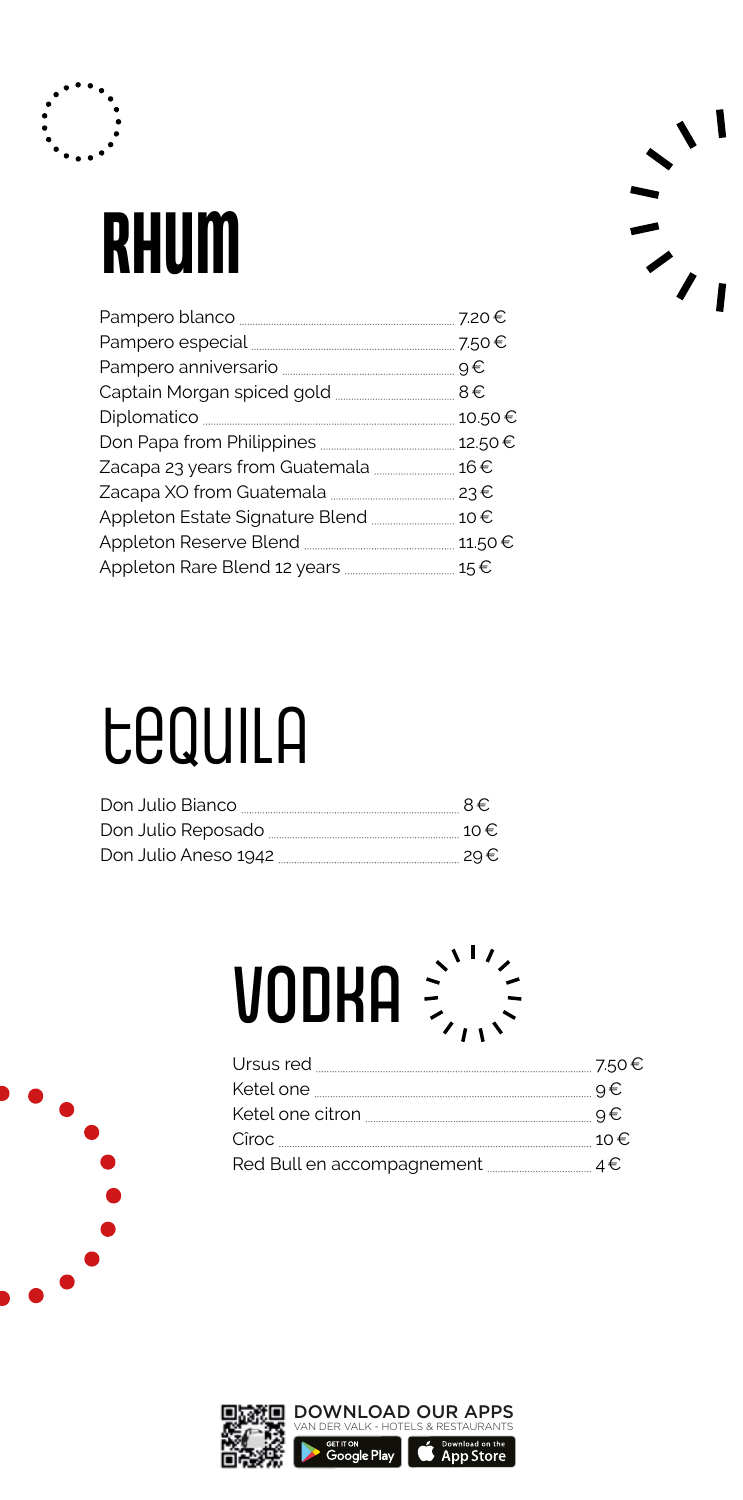

# **COGNAC**

|                               | $14 \in$ |
|-------------------------------|----------|
| Remy Martin Accord Royal 1738 | 19€      |
| Remy Martin XO                | 30 €     |



*Dégustez* LOUIS XIII, *dégustez les arômes du temps. Chaque carafe est l'accomplissement d'une vie pour des générations de maîtres de chai.*

> Depuis ses origines en 1874, chaque génération de maîtres de chai sélectionne pour le cognac LOUIS XIII les eaux-devie les plus âgées et les plus exceptionnelles de nos chais. Aujourd'hui, Baptiste Loiseau, maître de chai, choisi nos meilleures eaux-de-vie qu'il laissera en héritage à ses successeurs. LOUIS XIII a le parfum des eauxde-vie d'exception. L'arôme du Temps.

| 4 cl |  |
|------|--|

*Notre savoir-faire se déguste avec sagesse.*



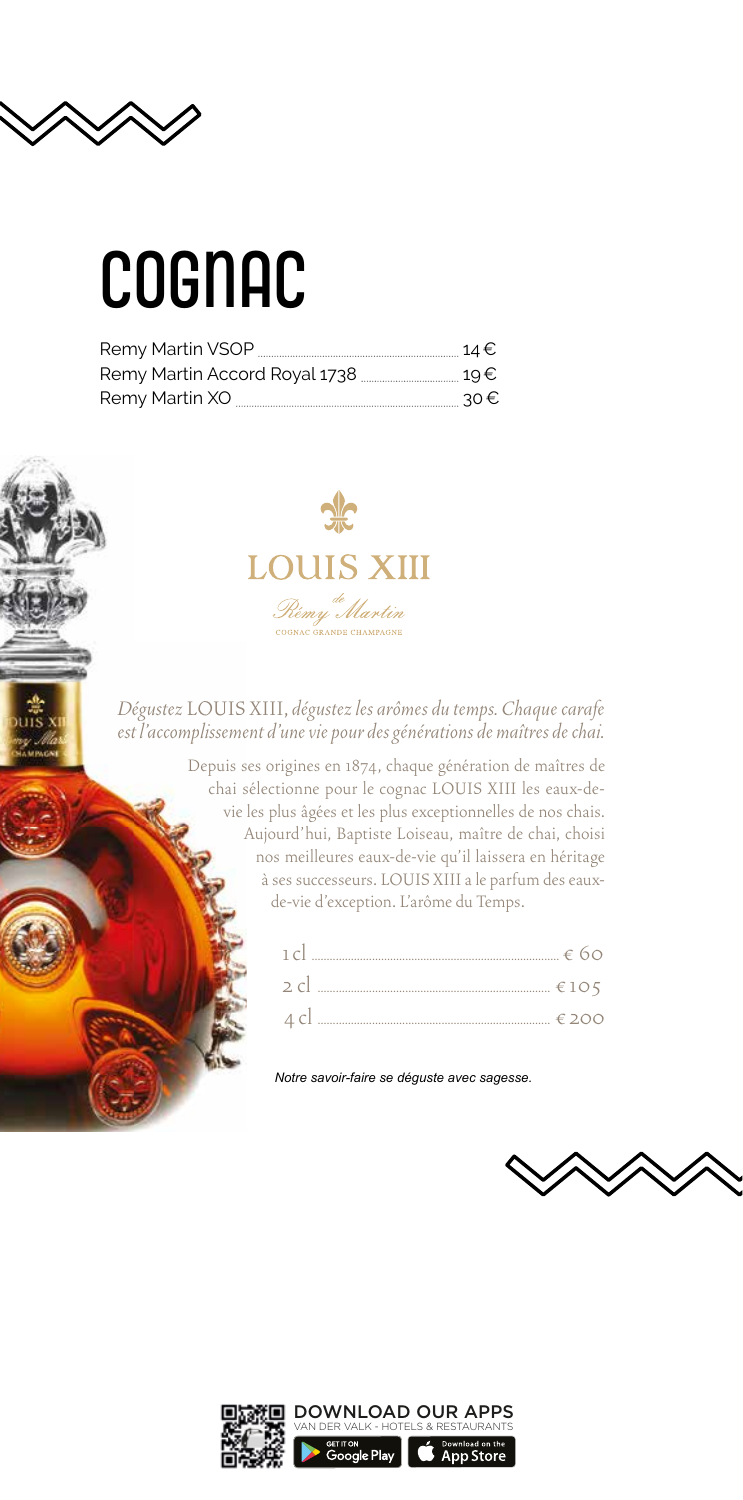# digestive liqueurs alcohols

| Eau de Villée 2000 annuaireach an 8€ |       |
|--------------------------------------|-------|
|                                      |       |
|                                      |       |
|                                      |       |
|                                      |       |
|                                      |       |
|                                      |       |
|                                      | 15€   |
|                                      | 6.50€ |
|                                      |       |
|                                      |       |